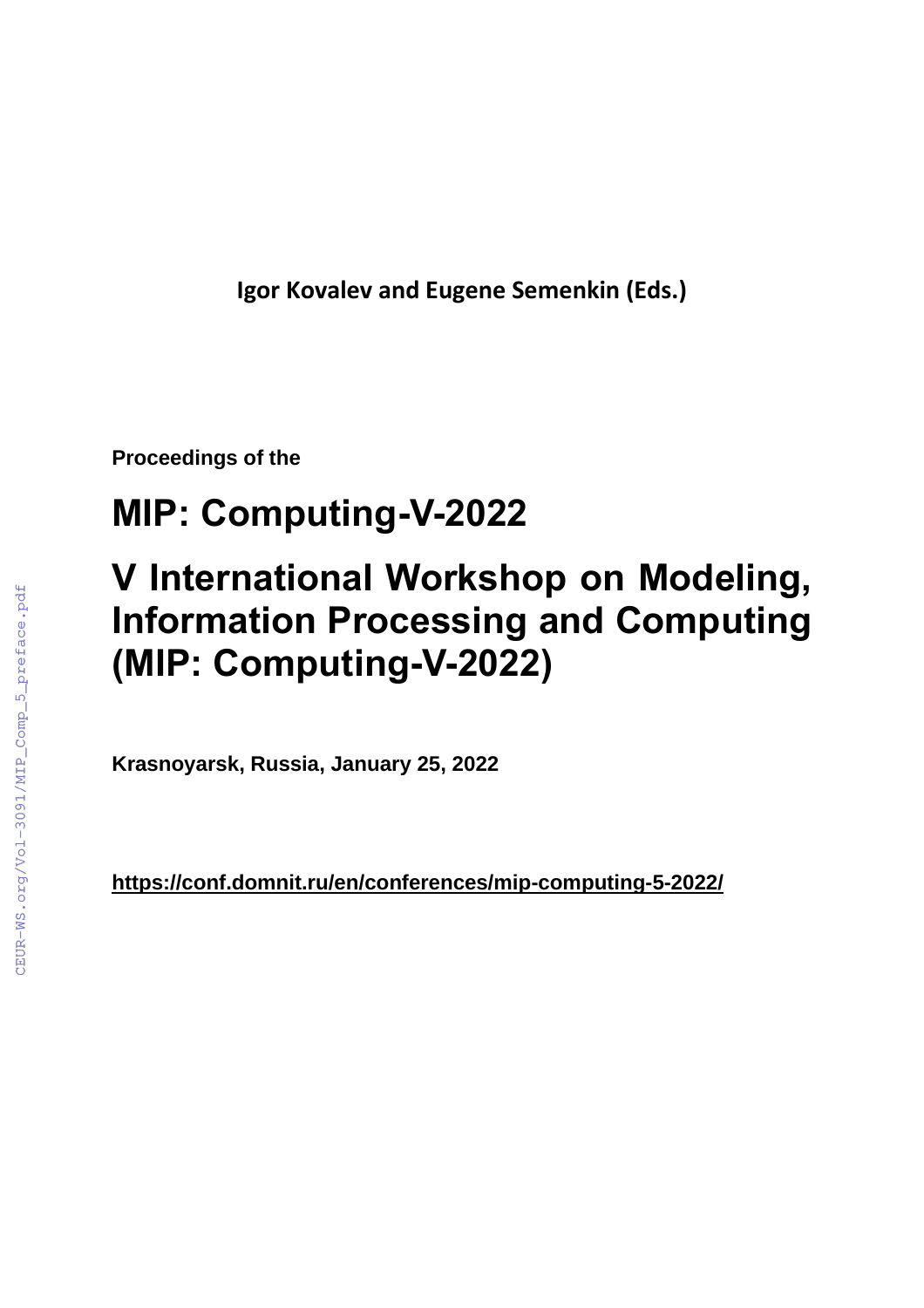### **Preface**

This volume contains the papers presented at the V International Workshop on Modeling, Information Processing and Computing (MIP: Computing-V-2022) held on 25 January 2022 in Krasnoyarsk, Russia.

The Workshop MIP: Computing-V-2022 was jointly organized by the International and Russian Union of Scientific and Engineering Associations (Moscow, Russia), Krasnoyarsk Science and Technology City Hall and Siberian Scientific Centre DNIT (Krasnoyarsk, Russia). Bukhara State Engineering Technological Institute (Bukhara, Uzbekistan) was the partner university at the Workshop.

The main partner organizations in preparing and organizing as well in sponsoring the Workshop in Krasnoyarsk as well as of the previous scientific events were Siberian Federal University, Siberian Scientific Centre DNIT, JSC "Academician M. F. Reshetnev Information satellite systems", Krasnoyarsk Scientific Centre of the Siberian Branch of the Russian Academy of Sciences and China Aviation Industry General Aircraft Zhejiang Institute Co., Ltd.

The purpose of the Workshop was to share the experience of leading experts in the application of innovative information technologies, mathematical modelling and intelligent systems in science and engineering, industrial production, education, data protection.

The main directions of the Workshop were as follows:

- Cybernetics, Computation and Simulation Modeling;
- Applied Mathematics and Business Informatics;
- Information Technologies, Software Reliability and Data Protection;
- Information Processing, Software Engineering and Applications.

The international scope of the Workshop was confirmed by the participation of representatives from more than 30 universities and research centers from Russia, China, Kazakhstan, Ukraine.

- Bauman Moscow State Technical University, Moscow, Russia
- Bunin Yelets State University, Lipetsk oblast, Elets, Russia
- China Aviation Industry General Aircraft Zhejiang Institute Co., Ltd, China
- Concern OCEANPRIBOR JSC, St. Petersburg, Russia
- Economy and Public Administration, Khabarovsk, Russia
- Expert and Analytical Center, Moscow, Russia
- Far-East Institute of management, branch of the Russian Presidential Academy of National
- Institute of Astronomy of the Russian Academy of Sciences, Moscow, Russia
- Invent Technology; LLP, Almaty, Kazakhstan
- Joint Stock Company Special Research of Moscow Power Engineering Institute, Moscow, Russia
- JSC "Academician M F Reshetnev Information satellite systems",

Zheleznogorsk, Krasnoyarsk region, Russia

- Krasnoyarsk Science and Technologies City Hall, Krasnoyarsk, Russia
- Krasnoyarsk State Agrarian University, Krasnoyarsk, Russia
- Kuban State Agrarian University named after I.T. Trubilin, Krasnodar, Russia
- Marine Hydrophysical Institute of the Russian Academy of Sciences, Sevastopol, Russia
- MIREA Russian Technological University, Moscow, Russia
- Povolzhskiy State University of Telecommunications and Informatics, Samara, Russia
- Radio Engineering Institute named after Academician A.L. Mints, Moscow, Russia
- Reshetnev Siberian State University of Science and Technology, Krasnoyarsk, Russia
- Saint Petersburg Electrotechnical University, St. Petersburg, Russia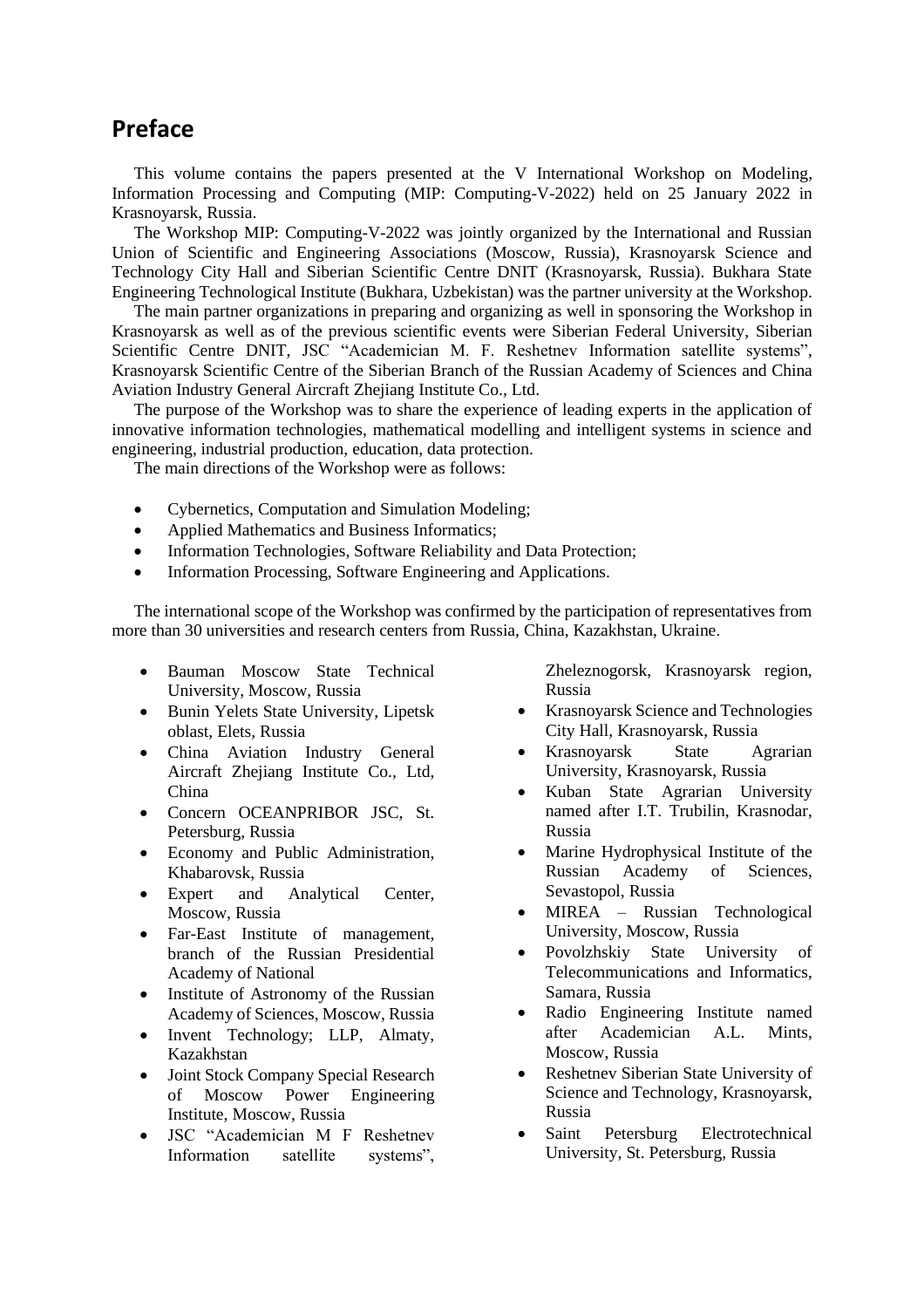- Saint Petersburg National Research University of Information Technologies, Mechanics and Optics University, ITMO, Saint Petersburg, Russia
- Saint Petersburg University of State Fire Service of EMERCOM of Russia, Saint Petersburg, Russia
- Saint-Petersburg State University of Aerospace Instrumentation, St. Petersburg, Russian Federation
- Saint-Petersburg Federal Research Center of the Russian Academy of Sciences, Saint Petersburg, Russia
- Sevastopol State University, Sevastopol, Russia
- Siberian Federal University, Krasnoyarsk, Russia
- Special Research of Moscow Power Engineering Institute, Moscow, Russia
- St. Petersburg State University, St. Petersburg, Russia
- St. Petersburg Federal Research Center of the Russian Academy of Sciences (SPC RAS), St. Petersburg, Russia
- Sternberg Astronomical Institute, Moscow State University, Moscow, Russia
- Sumy State University, Sumy, Ukraine
- Vladimir State University, Vladimir, Russia

All papers are based on presentations made at the Workshop. 86 reports were submitted to the Organizing Committee. 16 reports were selected for inclusion into this Volume after the review process. Out of these 4 were accepted as regular papers and 12 were accepted as short papers. All the papers were subjected to rigorous peer-review by workshop committee members and international reviewers. The papers were selected based on their quality and relevance to the Workshop directions. The high quality of the scientific content of these papers is due to the efforts of the contributing authors. The Programme Committee members and reviewers represent Germany, Slovenia, Bulgaria, Finland, Austria, Serbia, Uzbekistan and Russia, have valuable scientific publications in the field of computer science and have a good representation in DBLP.

On behalf of the Workshop Committee and organizers, we would like to thank all the authors who contributed to this Volume as well as to the reviewers, speakers and all the workshop participants for their support to MIP: Computing-V-2022.

The Workshop Committee highly appreciates the contribution of scientists and professors of Siberian Federal University, Saint Petersburg State University of Aerospace Instrumentation, Sevastopol State University, MIREA – Russian Technological University, ITMO University, Reshetnev University, for active participation in the Workshop.

We are thankful to the CEUR Workshop Proceedings (CEUR-WS.org) advisory and management team for providing valuable guidance and for publishing this Workshop proceedings.

#### **Editors**

Igor Kovalev - Doctor of Technical Sciences, Professor, President of the Krasnoyarsk Regional Union of Scientific and Engineering Associations, Director of Krasnoyarsk Regional Science and Technology City Hall, Professor of Department of Computer Science of Siberian Federal University Krasnoyarsk, Russia

Eugene Semenkin - Doctor of Technical Sciences, Professor, Scientific Supervisor of Siberian Institute of Applied System Analysis named after A.N. Antamoshkin, Professor of the Department of system analysis and operations research of Reshetnev University Krasnoyarsk, Russia

#### **Programme Committee**

| Friedhelm Schwenker | Professor, Dr. Institute of Neural Information Processing, Ulm University |
|---------------------|---------------------------------------------------------------------------|
|                     | Ulm, Germany                                                              |
| Vladimir Shaidurov  | Doctor of Physical and Mathematical Sciences, Corresponding member of     |
|                     | the Russian Academy of Sciences, Head of the scientific direction         |